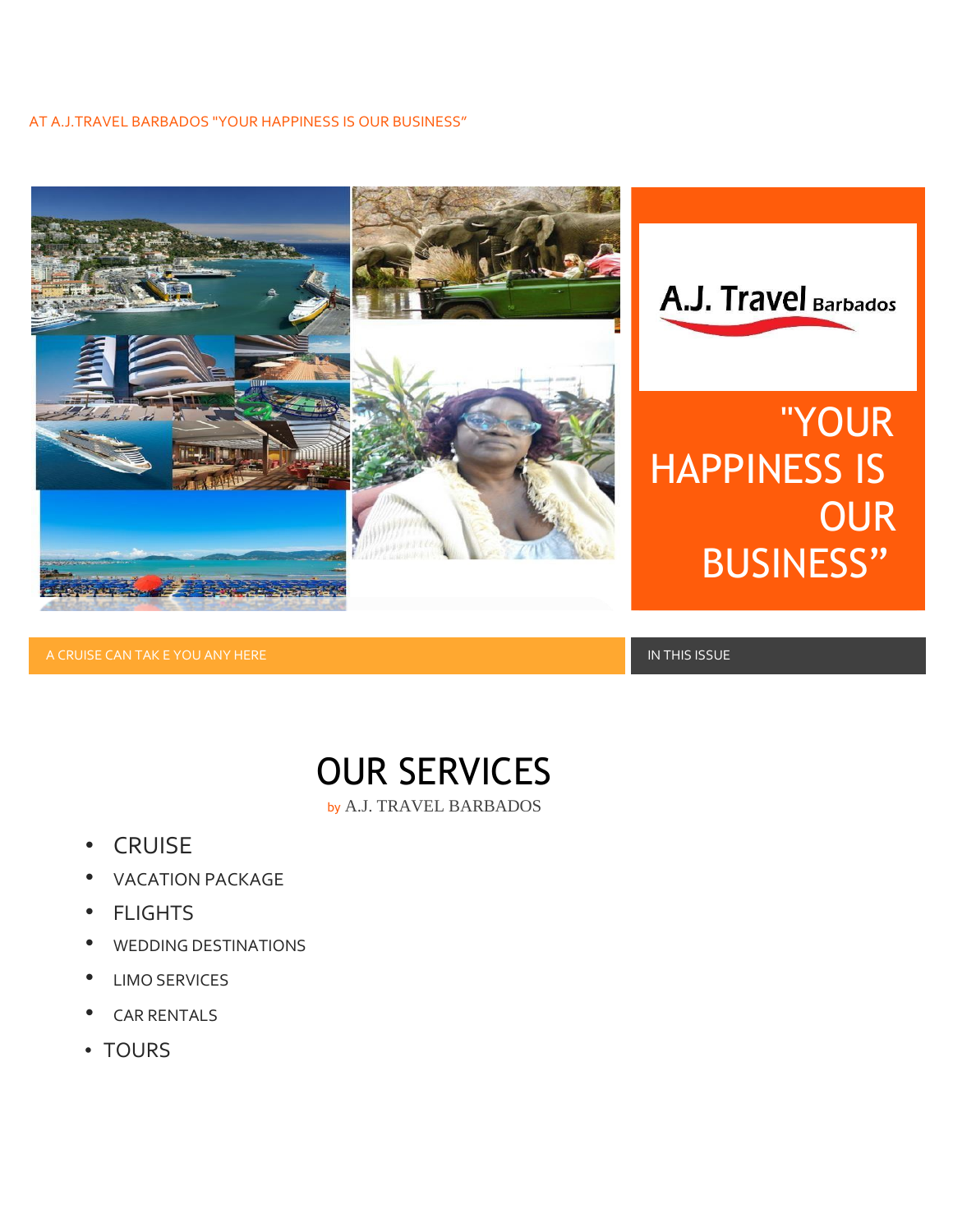# **MSC ARMONIA CRUISE TO CUBA 7 DAY CUBAN FUSION SUMMER SAILING: CRUISING FROM MIAMI, TO CUBA 08 JULY 2019 to 15 JULY 2019**



*COME VISIT THE EXOTIC CARIBBEAN LIKE JAMAICA. STOP AT THE DUNS RIVER, AND EXPERIENCE THE NATURAL HABITAT OF THIS GORGEOUS RIVER***.**



# **CRUISE TO CUBA 7 DAY CRUISE- 8 - 15 JULY 2019**

| <b>Itinerary</b>        |                |          |                                             |                               |                                 |
|-------------------------|----------------|----------|---------------------------------------------|-------------------------------|---------------------------------|
| Day<br><b>Number</b>    | Day of<br>Week | Date     | <b>Port Location</b>                        | <b>Arrival</b><br><b>Time</b> | <b>Departure</b><br><b>Time</b> |
|                         | <b>MON</b>     | 07/08/19 | <b>MIAMI, FLORIDA</b>                       |                               | $7:00$ pm                       |
| $\overline{2}$          | <b>TUE</b>     | 07/09/19 | <b>AT SEA</b>                               |                               |                                 |
| 3                       | <b>WED</b>     | 07/10/19 | MONTEGO BAY,<br><b>JAMAICA</b>              | $1:00$ pm                     | $7:00$ pm                       |
| $\overline{\mathbf{4}}$ | <b>THUR</b>    | 07/11/19 | <b>GEORGETOWN,</b><br><b>CAYMAN ISLANDS</b> | 8:00 am                       | $3:00$ pm                       |
| 5                       | <b>FRI</b>     | 07/12/19 | <b>COZUMEL MEXICO</b>                       | $10:00$ am                    | $6:00 \text{ pm}$               |
| 6                       | <b>SAT</b>     | 07/13/19 | <b>HAVANA CUBA</b>                          | $1:00$ pm                     |                                 |
| 7                       | <b>SUN</b>     | 07/14/19 | <b>HAVANA CUBA</b>                          |                               | 5:00 PM                         |
| 8                       | <b>MON</b>     | 07/15/19 | <b>MIAMI, FLORIDA</b>                       | $7:00$ am                     |                                 |
|                         |                |          |                                             |                               |                                 |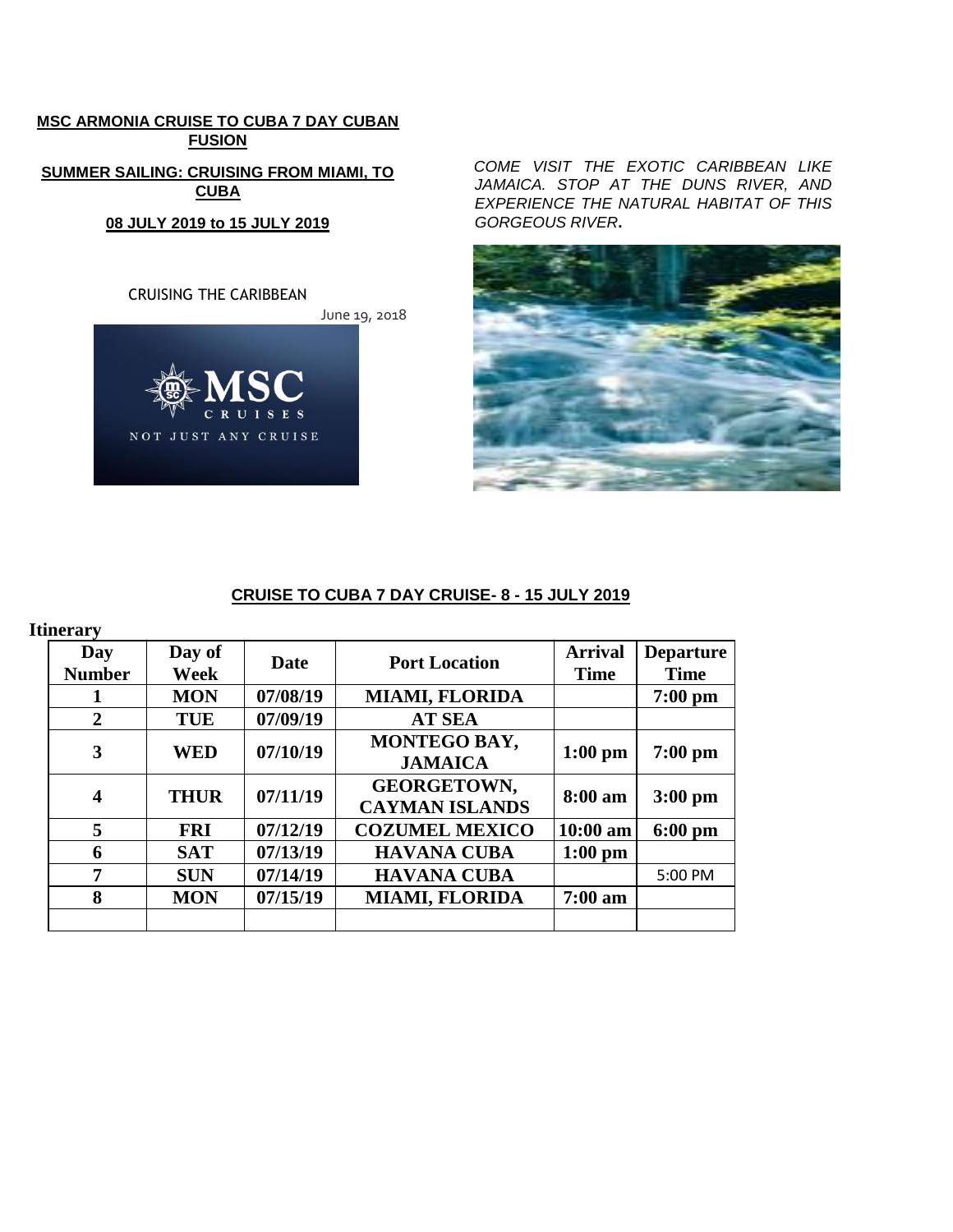**GEORGE TOWN, CAYMAN IS**: Well known for its beach resorts with a variety of snorkelling sites and for scuba diving. see the Green Sea Turtles at the Cayman Turtle Centre. stop in at one of the shallow sandbars and see the Stingrays in abundance.



#### **COZUMEL, MEXICO**

While in Mexico you may want to visit the Eco Park Chankanaab which surrounds the lagoon with underwater caverns know for the home to dolphins, mantees and sea turtles. Your trip to Mexico is a guided tour



### **SPEND 2 DAYS IN HAVANA, CUBA:**

Your trip to Havana the capital of Cuba is a guided tour. Here, you will experience this Spanish Colonial architecture in its 16- century old Havana setting such as the Castillo de la Real Fuerza, a fort and maritime museum; and the Cathedral de San Cristobal and Plaza Vieja. Taste the local cuisine from

several restaurants and hear the local music as you stroll along the streets.



**RETURN TO MIAMI, FLORIDA: Your return flight to Barbados**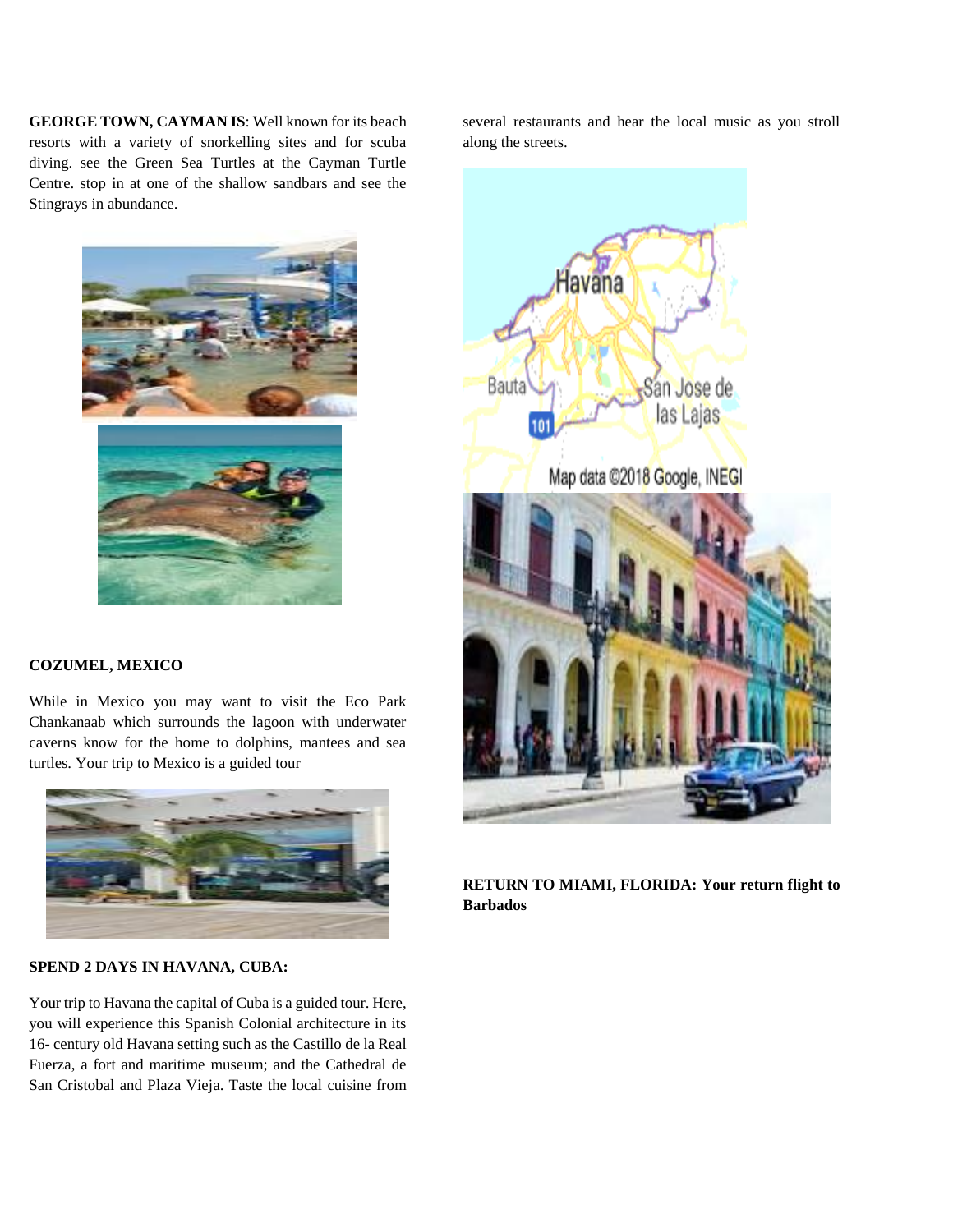

YOU MAY CHOOSE TO EXTEND YOUR STAY TO SHOP...NO PROBLEM! WE CAN MAKE THAT HAPPEN FOR YOU. SPECIAL ARRANGEMMENTS TAILORED TO SUIT YOUR NEED.

Guests will be required to provide the following information at time of booking:

- Legal Names
- Citizenship
- Age
- Gender
- **Mailing Address**
- Telephone Number
- Email Address
- Passport Information Date of Issue, Expiration Date and Number

#### **Insurance**

All persons must make their own arrangements to obtain travel insurance from the time payment commences for the cruise until you return to Barbados on 15 JULY 2019. This insurance should cover loss/damage of luggage, personal accident and health.

**I offer concierge service for this: clients give me a signed letter their passport and travel document (cruise itinerary). I take it to be processed and return to clients. coverage: medical and baggage based on length of time**

#### **WHAT'S INCLUDED IN YOUR MSC CRUISE RATE:**

Choose from one of the followings:

## **THE INSIDE BELLA EXPERIENCE**

For the Value Conscious Client.

INCLUDES: You Get the Best Price Staterooms

Stateroom: •**Interior ‐ I1**,

COMES IN: Ocean view ‐ O1, & Balcony ‐ B1 (ask for quotation)

•Free Language classes for kids

 •Choose to add‐on amenities for a fee

### **THE INSIDE FANTASTICA** EXPERIENCE:

This Includes All of the Bella Plus More...

**PRIORITY CHOICE:** Superior stateroom Location

Stateroom: **Interior ‐I2**,

COMES IN: Ocean view ‐O2, & Balcony ‐ B2 (ask for quotation)

YOUR Onboard Benefits:

•50% off All Fitness classes and Personal Training

•Priority choice of dinner seating

•Free delivery of Room Service from 6am ‐ 11pm (after‐ hours fee \$3.95) •Free Continental Breakfast in bed

•Free Language classes for kids

MSC Cruises guests are expected to be responsible for their actions at all times. MSC alcohol policy promote responsibl e alcohol use. Guest who choose to consume alcohol must d o so responsibly.

**MSC Fantastica Experience For: Cruisers who want comfort and flexibility**